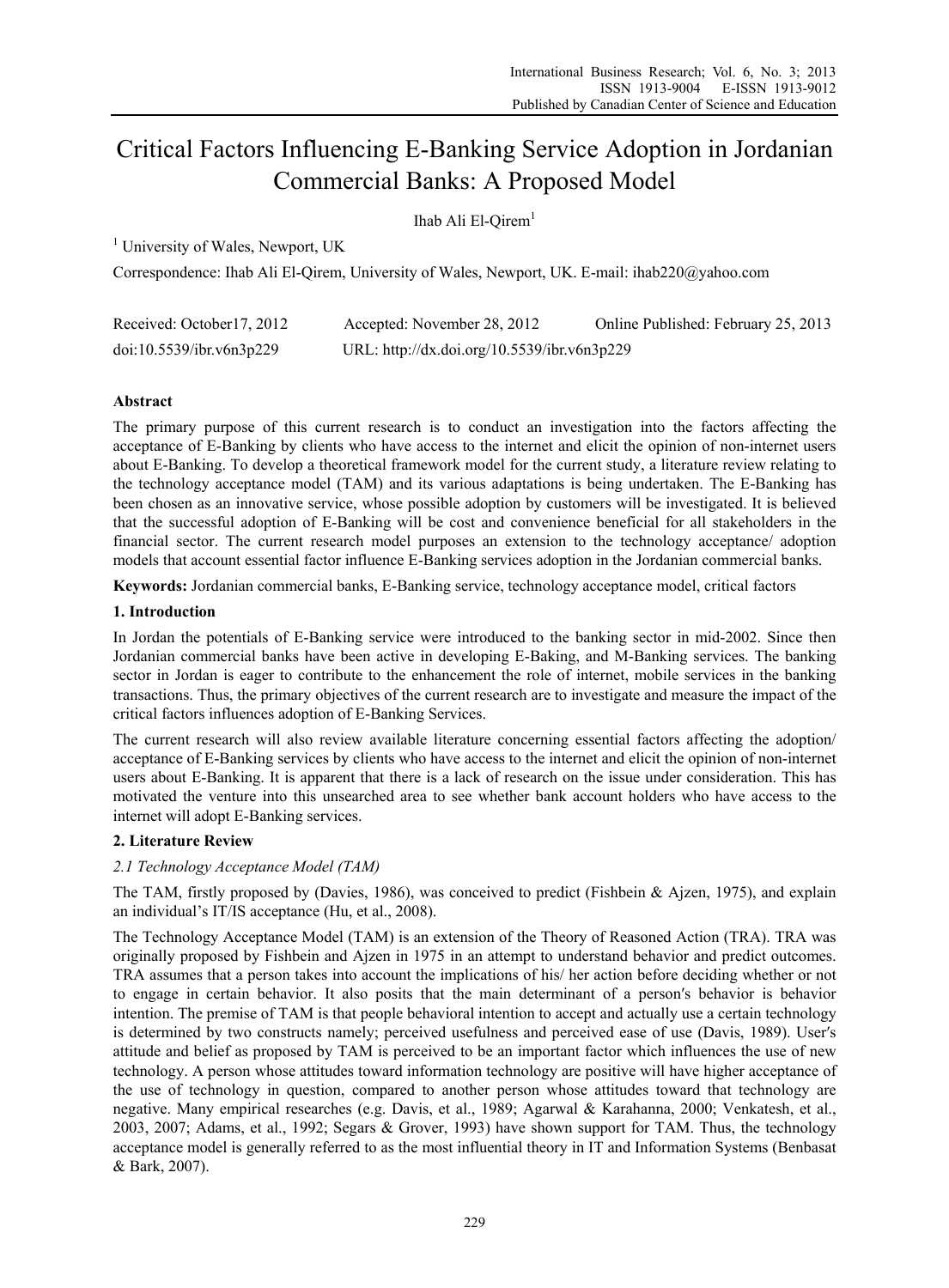However, TAM has been criticized for not being able to fully reflect the specific influences of technological and usage-context factors which may alter user acceptance (Quan, et al., 2010; Davis, et al., 1989). Others (e.g. Venkatesh, et al., 2003; Chau & Hu, 2002; Moon & Kim, 2001; Mathieson, et al., 2001) argue that TAM requires extension and adjustment in order to comply with the specific characteristics of technology under consideration. They further point out that although the findings of TAM′s application have been shown to be valid, it is not possible and feasible to apply them to the evaluation of factors affecting the voluntary acceptance of certain E-services by individual end users or customers. This is simply because TAM findings are oriented toward the adoption of technologies in companies. Thus, a number of researchers have adjusted and extended the TAM, either by adding new constructs to it, or making certain constructs redundant. Besides, Venkatesh, et al., (2003) proposed an extended TAM which unifies eight popular models and combined them to the unified theory of acceptance and use of technology to illustrate how information systems are accepted, and to highlight the factors impacting intention to use them (Venkatech, et al., 2003). The Unified theory of acceptance and use of technology (UTAUT) represents a shift from fragmented view of IT adoption or acceptance to a unified integrated single theory (Abu Shanab, et al., 2010). Kaasinen, et al., (2002) and Keat and Mohan (2004) modified the value component (from perceived usefulness) and added two components: trust and perceived ease of adoption. In a study by Quan, et al., (2010) the "attitudes" construct was removed for simplification. O′cass & French (2003) are of the opinion that TAM should not be confined solely to the adoption of technological perspective, and that other non-computer based technological adoption should be encouraged to add a marketing flavor to the findings, and to be more specific. The researcher concluded that most of the technology acceptance models have been extensively tested in the developed countries. More specifically, the IT literature lacks technology acceptance adoption models in the Arab world. Therefore, it is vital to conduct study in terms of E-Banking services adoption in the Jordanian Commercial Banks.

*2.2 A Proposed E-Banking Service Adoption* 





Source: Compiled in light of literature review and exerts comments (during pilot study).

Based on previous studies, a number of variables thought to be impacting the process of adoption of products and services will be discussed and later embodied in a suggested model. These variables are as follows:

2.2.1 Convenience, Accessibility and Quick E-Service Delivery

E-Banking provides three major advantages: convenience (Meuter et al., 2002), speedy service (Karjaluoto, et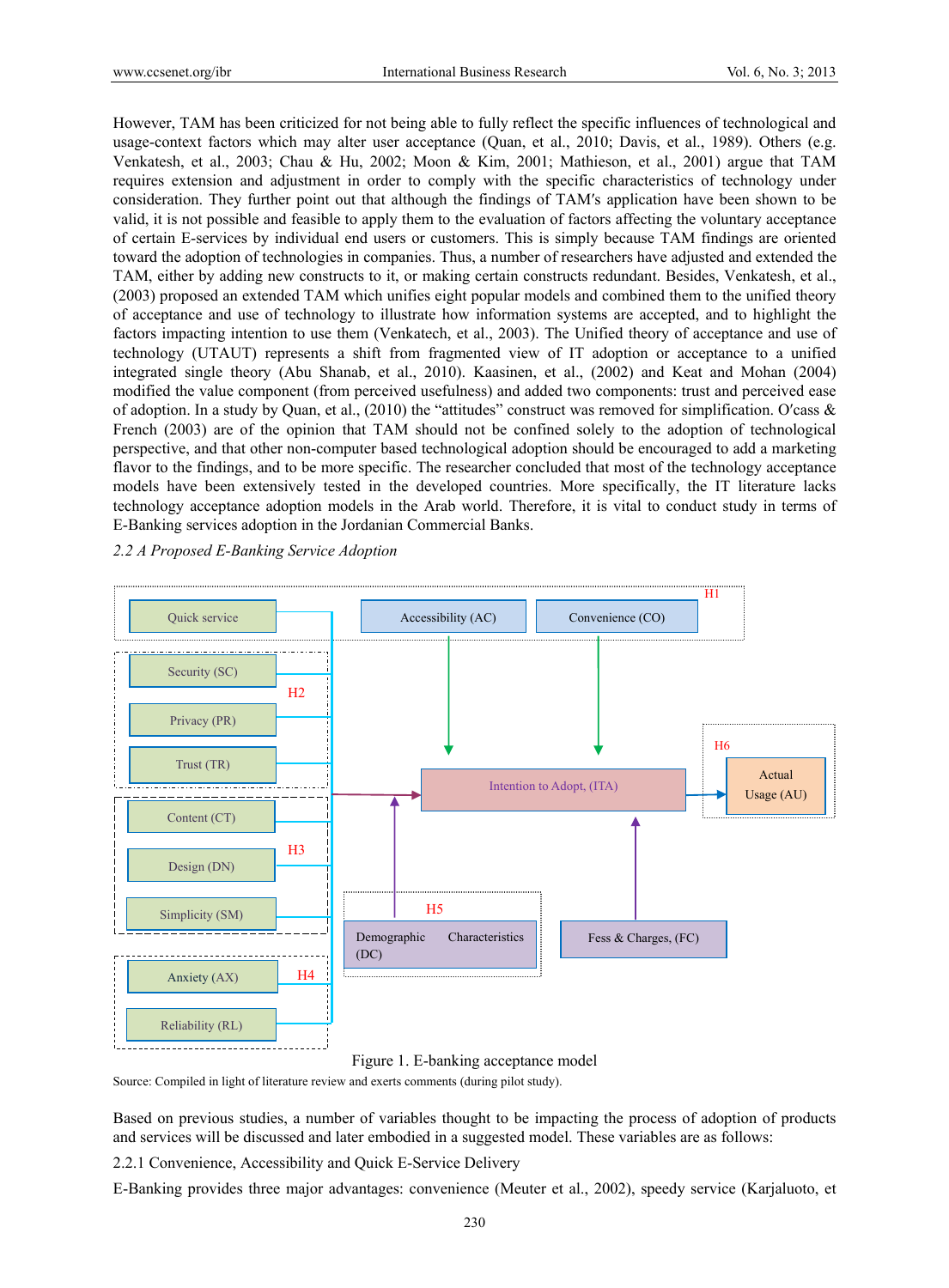al., 2002), and accessibility (Al-alak & Alnawas, 2010), compared to traditional retail banking services. Indeed, the rationale behind the establishment of E-bank Services in the first place is to enable bank account holders to conduct transactions with higher degree of convenience and speed, and to access internet banking services at all times and places. Apart from that, the accessibility of computers is perceived as a measure of relative advantage (Delvin, 1995; Ainscough & Luckett, 1996; Daniel, 1999; Black et al., 2001; Polatoglu & Ekin, 2001; Suganthi, et al., 2001; Gerrard & Cunningham, 2003). Obviously, both bankers and clients would be satisfied with a service delivery that is convenient, quick and easily accessible.

#### 2.2.2 E-Security, Privacy and Trust

As many bank account holders are concerned with the risk associated with E-Banking transactions, the perceived lack of financial and non-financial security is definitely a stumbling block (Jun et al., 2004). Financial security is about conveying financial information online (e.g. an account number, account statement, transfers, etc.), whereas non-financial security is related mainly to showing personal information (e.g. e-mail, telephone number, etc.). Security is defined as the protection of data against accidental or international disclosure to unauthorized persons, or unauthorized modifications or destruction (Mirza, et al., 2009). Furthermore, bank account holders often fear that their personal information might be leaked to unauthorized circles via the internet (Davis, 1993; Dumortier & Goemans, 2001; Miyazaki & Fernandez, 2001). Clients are also concerned about the trust ability of the E-bank's privacy policies (Gerrrard & Cunningham, 2003). Other studies show that security and privacy are associated with trust in the sense that trust is often invoked by the academia to synchronize the issues of security, privacy, fulfillment and confidence (Lynch & Lundguist, 1996). Indeed, numerous empirical studies have found that trust constitutes a major critical factor influencing the success of E-Banking because uncertainties often surround banking transactions over the internet (Zhang & Tang, 2006; Chellappa, 2000; Gerrard & Cunningham, 2003).

## 2.2.3 Content, Design and Simplicity of the Banking Web Site

According to Laukkanen, et al. (2008) consumer resistance to internet banking, especially among those who are not fully familiar with the world of internet, is mainly attributed to technical issues such as design, content and complexity not only of the web site but also the ways and means of using the site itself. Another study shows that sophisticated web site design and crowded content discourage customers from using the web site and benefit from it (Pikkarainen, et al., 2006). Earlier studies on internet banking show that the complexity or poorness of the web site design and content might deter visitors from using the services provided via such web sites (Gerrard & Cunningham, 2003; Howcroft et al., 2002; Black et al., 2002). Simplicity is defined as the betterment of tools that enables the provider of services to deliver the benefit that satisfies an unspoken consumer's need by inserting better pictures and finding better ways of sharing to their potential customers (Piew, et al., 2010). Lau (2007) suggests that in order for a web site to be truly appealing and attractive to customers, it should be designed in such a way as to deliver the maximum benefits as perceived by end-users themselves.

## 2.2.4 Anxiety and Reliability

A study by Laukkanen, et al. (2008) reveals that psychological dimensions such as anxiety, prior beliefs, traditions and image are even greater sources of resistance to E-Banking Services than other factors. The term anxiety is most often used to describe unpleasant emotional state which characterized by tension and apprehensive (Abu Shanab et al., 2008). The anxiety motivates users to avoid condition that produce anxious feelings Reliability refers to the extent to which a user believes that he or she can rely on the E-banking service provided and feel satisfied with it (Lee & Lin, 2005). In this sense, both reliability and anxiety might be regarded as constructs impacting the intention to use E-Banking services (Quan & Jianxin, 2010; Piew, et al., 2010; Al-alak, 2004).

#### 2.2.5 Fees and Charges

It has been empirically found that customers will be more likely to accept new technologies if the advantages gained from the use of such technologies exceed the costs incurred (Davis, 1989). Cost savings have enabled internet-based banking to offer E-Banking services at lower or no service fees, and to offer higher interest rates on interest-bearing accounts than traditional banks (Poon, 2008; Gerlanch, 2000; Jun & Cai, 2001). Other studies (e.g. Howcroft et al., 2002; Karjaluoto, 2002; Karjaluoto, et al., 2002; Poon, 2008; Gerrard, et al., 2006; Kuisma, et al., 2007; Laukkanen, et al. 2008) argue that even though internet banking users largely perceive that the service fees are acceptable, for some non-adopters the relative advantage of internet banking may be poor due to the fact that a great deal of expenses will be incurred in buying a computer and getting online, when the costs might exceed the benefits.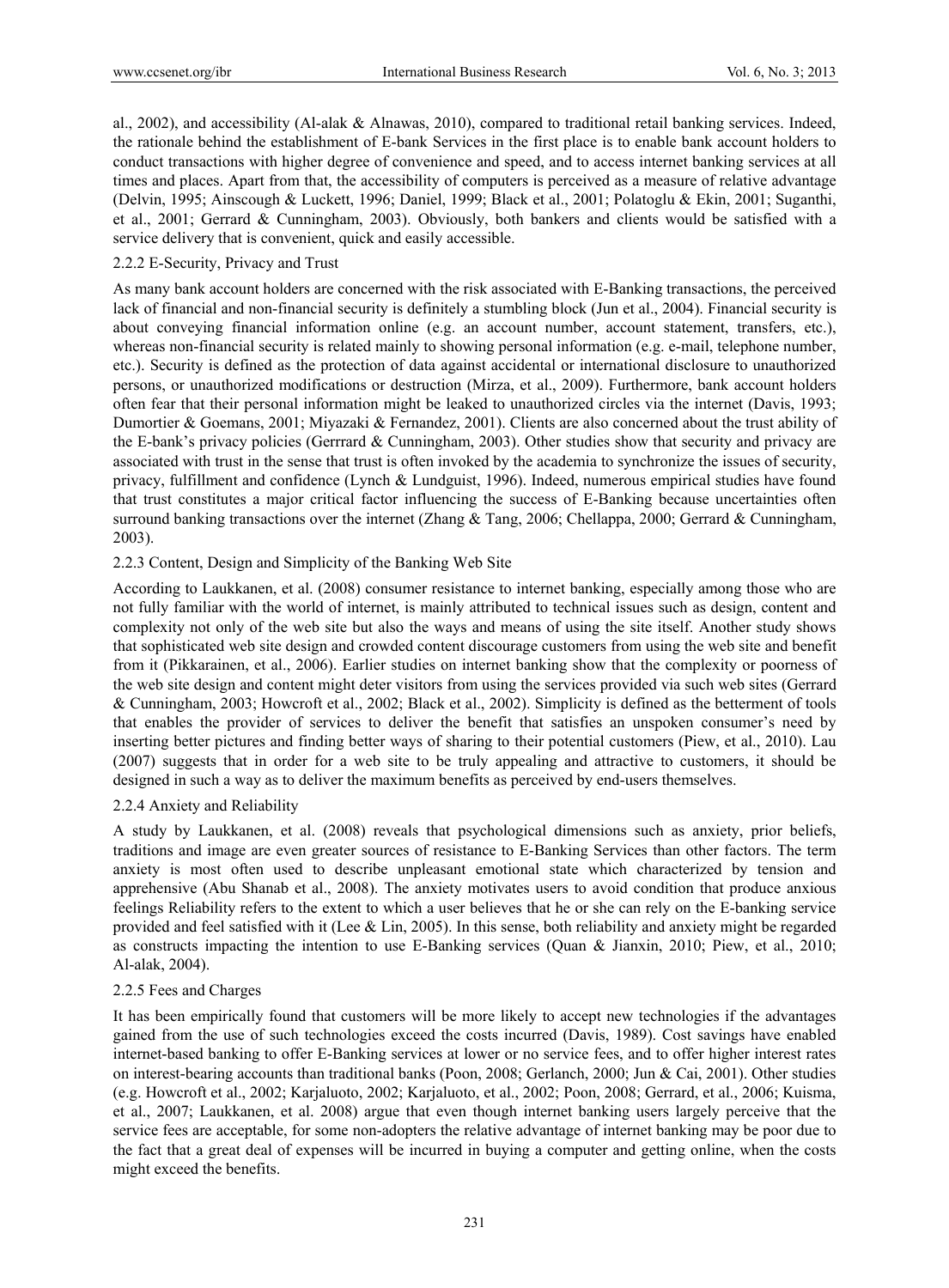## 2.2.6 Demographic Characteristics: Gender, Age, Income, and Education

Research in the field of E-Banking suggests that demographic characteristics such as gender, age, income and education). Impact the intention to use certain E-Banking services. Wilson (2000) reveals that low income consumers would be less likely to pay for a monthly fee to subscribe to an internet service, and would be less likely to have a home computer. previous study reported that males were moved likely to adopt or accept E-Banking (Al-Qisi, 2009). However, other researchers reveal that level of education is factor capable of impacting the intention to use E-Banking services (Sathye, 1999; Matilla, et al., 2003; Laforet & Lee, 2005; Polatoglu & Ekin, 2001; Akinci et al., 2004; Eriksson, et al., 2005; Wan et al., 2005; Jaruwachirathanakul & Fink, 2005).

As the main objective of the current study is to investigate the factors influencing the acceptance of E-Bankingby bank account holders in Jordan, it is expected that the positive impact of such factors as effort expectancy, convenience, accessibility, quick service delivery, security, privacy, trust and anxiety, lack of reliability, fees and charges, content, design, simplicity and demographic characteristics, on clients' intention to use E-bank statement would also determine acceptance behavior, i.e. intention to use would be positively associated with acceptance behavior.

## 2.2.7 Behavioral Intention

Behavioral intention to adopt/accept E-Banking services measures a user's relative strength of intention to perform a behavior (Fishbein, Ajzen, 1975). It is an indicator of a person's motivation to perform specific behavior. Behavior intention is considered as the antecedent of actual behavior.

## 2.2.8 Actual Usage

(Davis, 1985) proposed that system use is a response that be explained by user motivation which in turn is directly influenced by external variables consisting of the actual system features and capabilities. Davis considered that the actual use of a system is a behavior. Actual use of behavioral usage is usually measured by amount of time using, frequency of use, actual number of usage and diversity of usage.

#### Research's Hypothesis

This model has strong behavioral elements assume that when banks users form behavioral intention to adopt or accept such technology such as E-bankingthey will be free to act without imitation. Thus, the researcher hypothesized that the intention to adopt/accept E- bankingis a major determinant of whether the bank's user (client) will actually use or reject this technology.

Based on the research's model, the author suggests the following hypotheses:

**H1:** There will be a positive significant relationship between convenience, accessibility and quick service delivery and intention to adopt E-banking.

**H2:** There will be a positive significant relationship between security, privacy, and trust and intention to adopt. E-Banking.

**H3:** There will be a positive significant relationship between content, design, and simplicity and intention to adopt E-Banking.

**H4:** There will be a positive significant relationship between anxiety and reliability and intention to adopt Ebanking.

**H5:** There will be a positive significant relationship between fees and changes and intention to adopt E-Banking.

**H6:** There will be a positive significant relationship between intention to adopt a E-bankingnd the actual usage.

**H7:** The influence of convenience, accessibility, and quick delivery service on behavioral intention to adopt E-banking will be moderated by experience, gender, and age, such that the effect will be stronger for men and particularly for younger men at early stages of experience.

## **3. Methodology and Data**

## *3.1 Population, Sampling and Instrument*

The population of the study will be made up of all bank account holders who make use of E-Banking in Jordan. A convenient sample of 3000 respondents will be selected to obtain the required primary data. The study's instrument will be a self-administered questionnaire that will be developed and employed to achieve the objectives of the current study. To improve the structure design and content of the study's instrument, a pilot study will be carried out. The questionnaire will be revised in the light of comments received from 30 experts,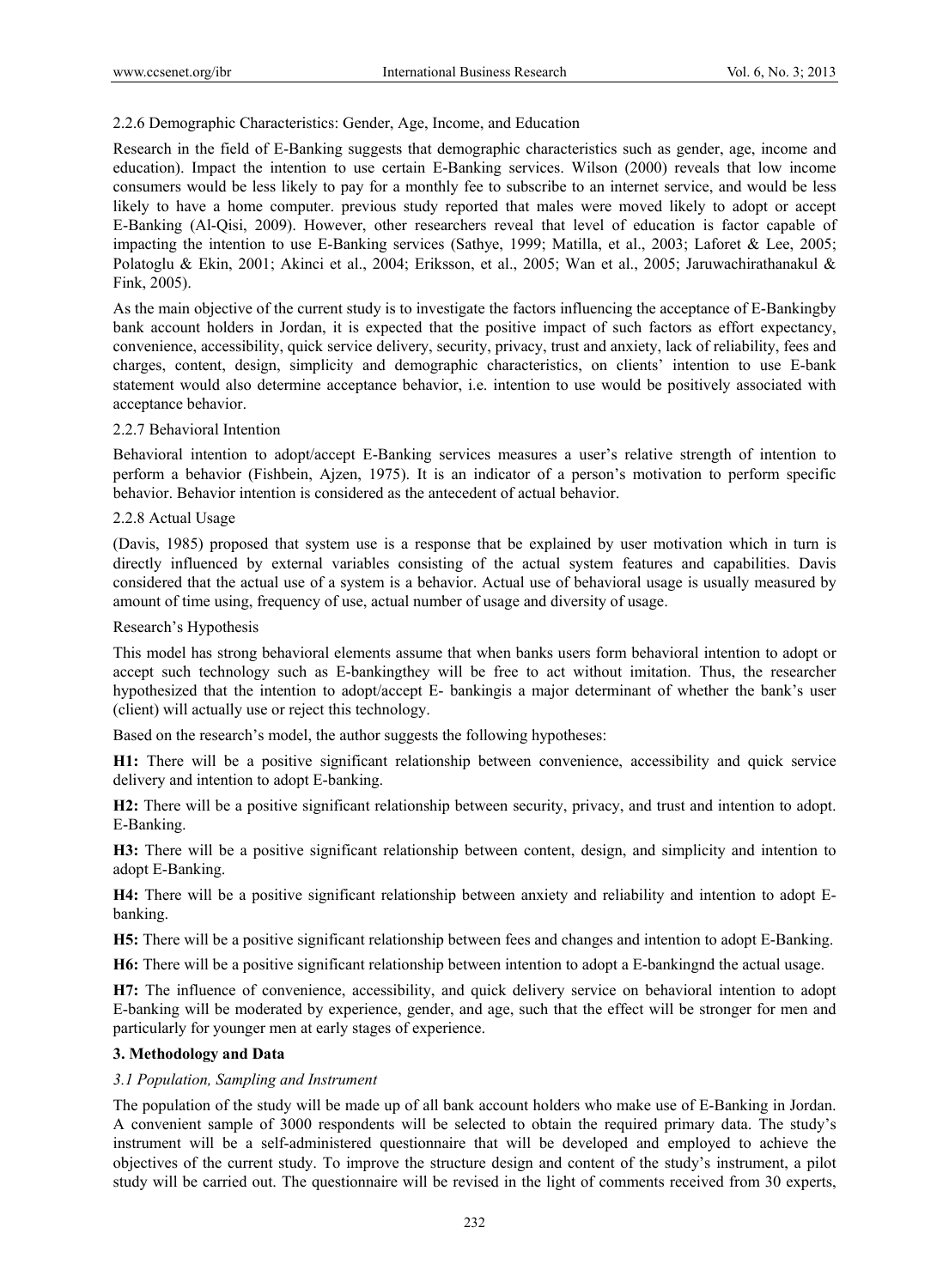who include 15 academicians and 15 bank managers. The questionnaire will consist of two sections. Section 1 covers questions on respondent's profile, and Section 2 focuses on the variables that are believed to impact customer intention to adopt E-Banking.

Respondents will be asked to rank their level of agreement based on a 5-point Likert scale, ranging from '1' (strongly disagree) to '5' (strongly agree). The response rate is expected to be around 90.8%. The process of distributing the questionnaire will be drop-off approach (Aaker et al., 2004). On the basis of the logic of this method, the researchers will deliver the questionnaire to clients who categorically state that they have experience with E-Banking, after explaining to them the purpose of the study, the required procedures to fill out the questionnaire and answering any question with regard to any of the questionnaire's statement.

#### **4. Conclusion**

The purpose of this research is to conduct an investigation into the essential factors affecting the behavioral intention to adopt or accept of E-Banking service in the Jordanian Commercial Banks. The proposed model posits that Effort expectancy, convenience, accessibility quick service delivery, security, privacy, trust, content, design and simplicity of the banking website as well as anxiety, lack of reliability, fees and charges and E-service quality have a direct impact on the behavioral intention to adopt financial services. At the same time this research suggests a direct impact of the behavioral intention on the actual usage of the E-Banking service. The literature review indicated that TAM models were extensively used to explain the intention to accept and use specific technology in the developed countries more than Arab world. While some researches have been used TAM models in Arab business environment, to date very little research has been done to address E-Banking services adoption in Jordan.

#### **References**

Aaker, D., Kumar, V., & Days, G. (2004). *Marketing Research* (8th ed.). New York: John Wiley & Sons.

- Abu, S., et al. (2010). Internet Banking and Customer's Acceptance in Jordan: The Unified Model's perspective. *Communications of Association for Information Systems, 26*(23).
- Adams, D., Nelson, R., & Todd, P. (1992). Perceived usefulness, ease of use, and usage of information technology. *MIS Quarterly, 16*, 227-247. http://dx.doi.org/10.2307/249577
- Agarwal, R., & Karahanna, E. (2000). Time flies when you're having fun: cognitive absorption and beliefs about information technology usage. *MIS Quarterly, 24*, 665-694. http://dx.doi.org/10.2307/249577
- Ainscough, T., & Luckett, M. (1996). The internet for the rest of us: Marketing on the World Wide Web. *Journal of Consumer Marketing, 3*(2), 36-47. http://dx.doi.org/10.1108/07363769610115393
- Akinci, S., Aksoy, S., & Atilgan, E. (2004). Adoption of internet banking among sophisticated consumer segments in an advanced developing country. *International Journal of Bank Marketing, 22*(3), 212-232. http://dx.doi.org/10.1108/02652320410530322
- Akour, I., et al. (2006). An Exploratory Analysis of Culture, Perceived Ease of Use, Perceived Usefulness, and Internet Acceptance: The Case of Jordan. *Journal of Internet Commerce, 5*(3). http://dx.doi.org/10.1300/J179v05n03\_04
- Aldajani, D. M. (2011). *Critical Analysis of E-Commerce use by Jordanian Travel Agents*. (Ph.D thesis). The University of Leeds, Leeds University Business School.
- Al-Qisi, K. I. (2009). *Analyzing the use of UTAUT model in Explaining an Online Behavior, Internet Banking Adoption*. (PhD thesis). Brunel University, UK.
- Benbasat, I., & Barki, H. (2007). Quo Vadis, TAM? *Journal of Association for Information Systems, 8*(4), No. 3.
- Buhalis, D., & O'Conner, P. (2005). Information Communication Technology Revolution. *Zing Tourism, Tourism Recreation Research, 3*(3), 7-16.
- Chau, P., & Hu, P. (2002). Investigating healthcare professionals' decisions accept telemedicine technology: an empirical test of competencies theories. *Information & Management, 39*, 297-311. http://dx.doi.org/10.1016/S0378-7206(01)00098-2
- Chellapa, R. (2000). Consumers trust in electronic commerce transactions: the role of perceived privacy and perceived security. *Ebizlab Working Paper*, Marshall School of Business, University of South California, Los Angeles, CA. Emory University Atlanta, GA 30322-2710. Retrieved 14 February 2002 from http://www.bus.emory.edu/ram/papers/sec-priv.pdf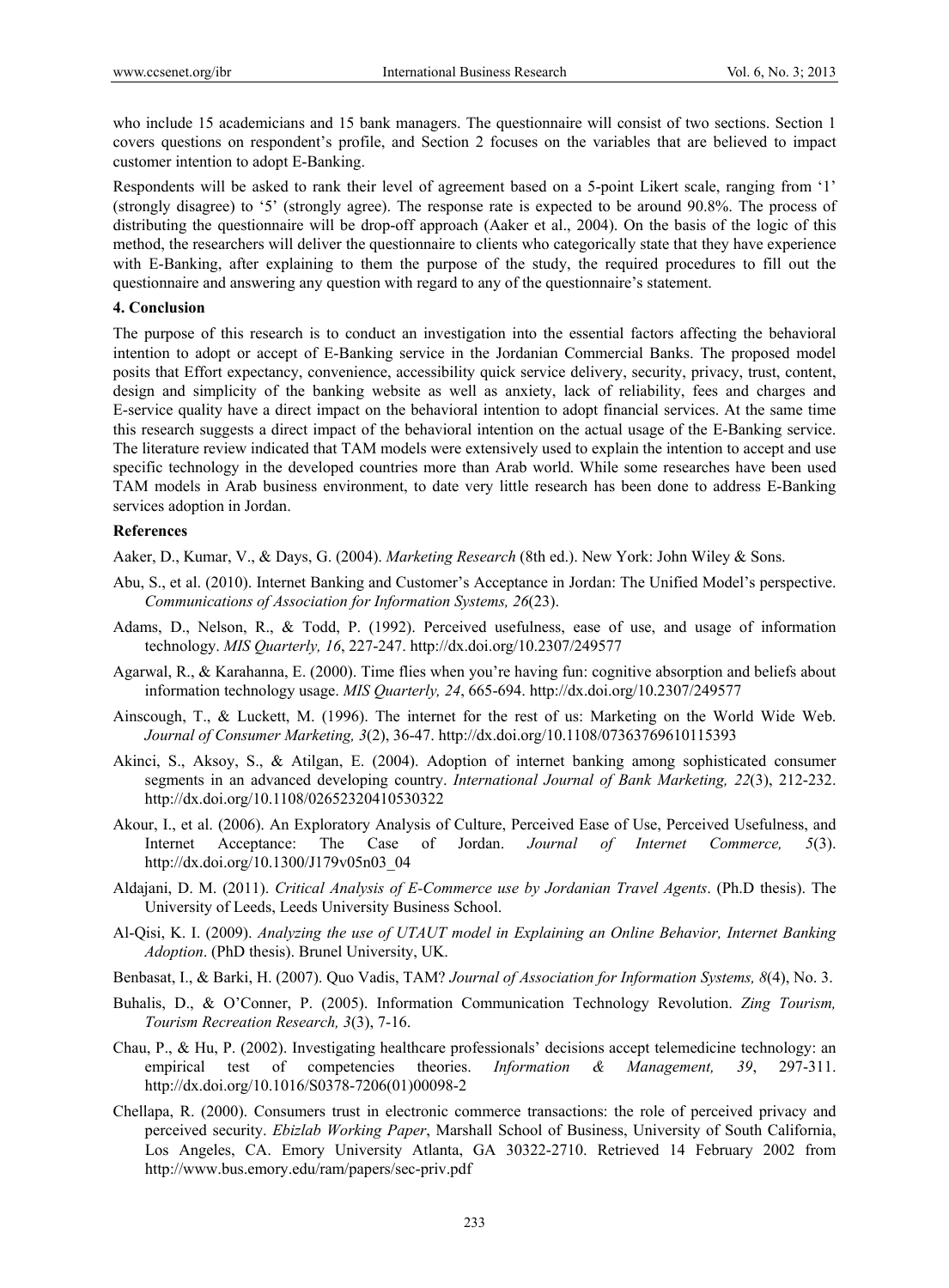- Chong, A., Ooi, K., Lin, B., & Tan, B. (2010). Online banking adoption: an empirical analysis. *International Journal of Bank Marketing, 28*(4), 267-287. http://dx.doi.org/10.1108/02652321011054963
- Daniel, E. (1999). Provision of electronic banking in the UK and the Republic of Ireland. *International Journal of Bank Marketing, 179*(2), 72-82. http://dx.doi.org/10.1108/02652329910258934
- Davis, F. (1989). Perceived Usefulness, Perceived Ease of Use, and User Acceptance of Information Technology. *MIS Quarterly, 13*(3), 318-339. http://dx.doi.org/10.2307/249008
- Davis, F. (1993). User acceptance of information technology: system characteristics, user perceptions and behavioral impacts. *International Journal of Man – Machine Studies, 38*, 475-487. http://dx.doi.org/10.1006/imms.1993.1022
- Davis, F., Bagozzi, R., & Warshaw, P. (1989). User Acceptance of Computer Technology: A Comparison of Two Theoretical Models. *Management Science, 35*(8), 982-1003. http://dx.doi.org/10.1287/mnsc.35.8.982
- Dodds, R., Graci, S., & Holmes, M. (2010). Does the tourist care? *Journal of Sustainable Tourism, 18*, 207-222. http://dx.doi.org/10.1080/09669580903215162
- Dumortier, J., & Goemans, C. (2000). Data Privacy and Standardization. Discussion paper prepared for *the CEN/ISSS Open Seminar on Data Protection*, Brussels, 23-24 March.
- Eisingerich, A., & Bell, S. (2006). Relationship marketing in the financial services industries: The importance of customer education, participation and problem management for customer loyalty. *Journal of Financial Services Marketing, 10*(4), 86-97. http://dx.doi.org/10.1057/palgrave.fsm.4760022
- Eriksson, K., Kerem, K., & Nilson, D. (2005). Customer acceptance of internet banking in Estonia. *International Journal of Bank Marketing, 23*(2), 200-216. http://dx.doi.org/10.1108/02652320510584412
- Fishbien, M., & Ajzen, I. (1975). *Belief, Attitude, Intention and behavior: An Introduction to Theory and Research*. Reading, MA: Addison – Wesley.
- Gerrard, P., & Cunningham, J. (2003). The diffusion of internet banking among Singapore consumers. *International Journal of Bank Marketing, 21*(1), 16-28. http://dx.doi.org/10.1108/02652320310457776
- Grerlach, D. (2000). Put your money where your mouse is. *PC World*, March, 191-199.
- Harmon, R. (2003). Marketing Information Systems. *Encyclopedia of Information Systems, 3*, 138-139.
- Ho, C., & Lee, Y. (2006). The Development of E-travel Service Quality Scale. *Tourism Management, 28*, 1434-1445. http://dx.doi.org/10.1016/j.tourman.2006.12.002
- Howcroft, B., Hamilton, R., & Hewer, P. (2002). Consumer attitude and the usage and adoption of home-based banking in the United Kingdom. *International Journal of Bank Marketing, 20*(3), 111-121. http://dx.doi.org/10.1108/02652320210424205
- Hu, H. J., Taegoo, K., & Rob, L. (2008). A Comparison of Competing Theoretical Models for understanding acceptance behavior of information systems in upscale Hotels. *International Journal of Hospitality Management*.
- Jaruwachirathanakul, B., & Fink, D. (2005). Internet banking adoption strategies for a developing country: the case of Thailand. *Internet Research, 15*(3), 295-311. http://dx.doi.org/10.1108/10662240510602708
- Jun, M., & Cai, S. (2001). The key determinants of internet banking service quality. *Journal of Bank Marketing, 19*(7), 276-291. http://dx.doi.org/10.1108/02652320110409825
- Jun, M., Yang, Z. C., & Kim, D. (2004). Customers' perceptions of online retailing service quality and their satisfaction. *Int. J. Qual. Reliabil. Manage, 21*, 817-840. http://dx.doi.org/10.1108/02656710410551728
- Kaasinen, V., Ikonen, A., Ahonen, V., Anttila, M., Luoma, M., & Södergård, R. (2002). Products and Services for Personal Navigation. Classification from the Users' Point of View, Publications of the NAVI Programme. Retrieved 4.1. 2005 from http://www.vtt.fi/virtual/navi
- Karjaluoto, H. (2002). Selection criteria for a mode of bill payment. *International Journal of Retail and Distribution Management, 30*(6), 331-339. http://dx.doi.org/10.1108/09590550210429540
- Karjaluoto, H., Mattilam, M., & Pento, T. (2002). Factors underlying attitude formation towards online banking in Finland. *Int. J. Bank Market, 20*, 261-272. http://dx.doi.org/10.1108/02652320210446724
- Keat, T., & Mohan, A. (2004). Integration of TAM based electronic commerce models or trust. *J. Am. Acad. Bus., 5*, 404-410.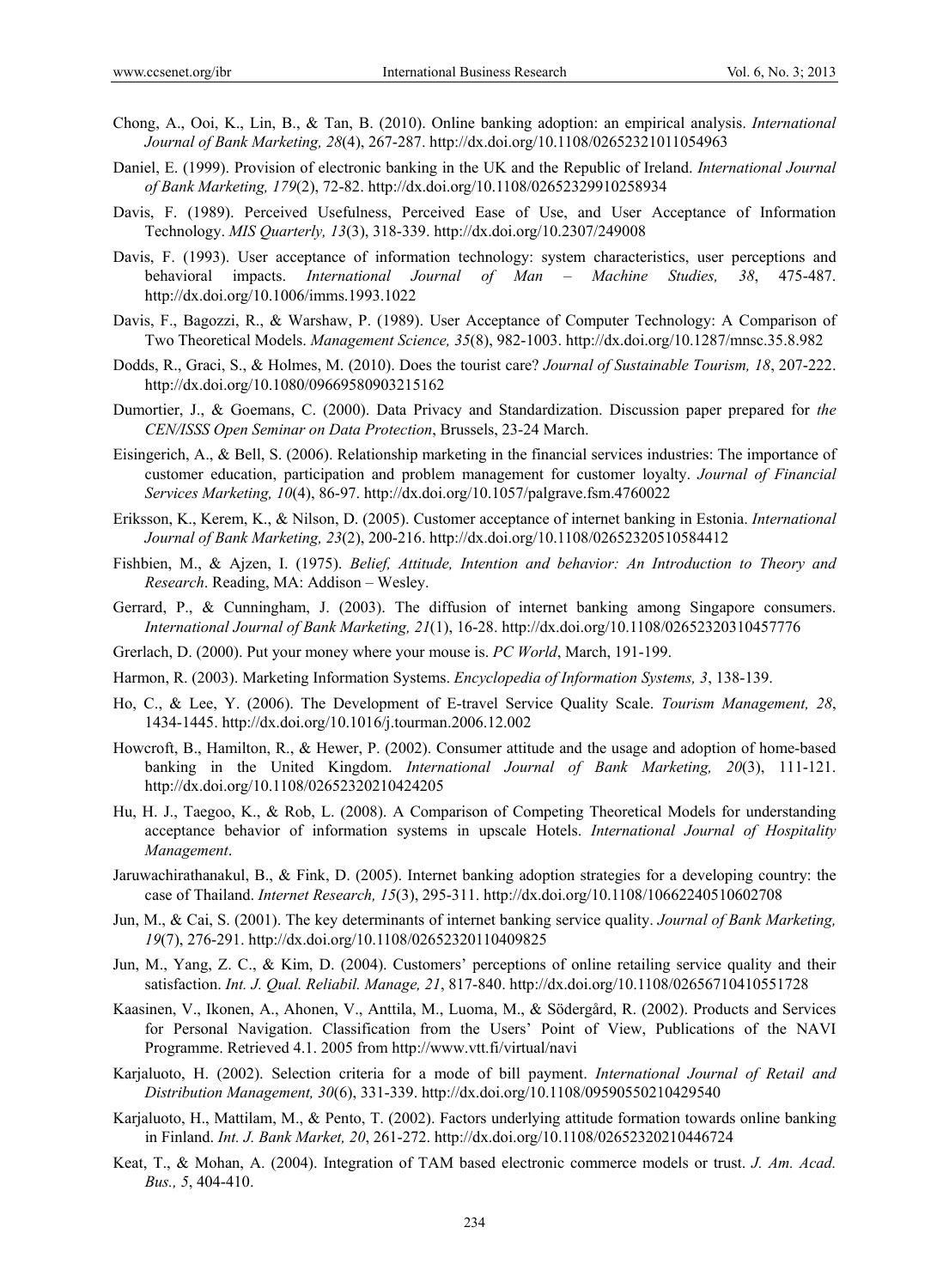- Kimery, K., & McCard, M. (2002). Third-party assurance: mapping the road to trust in e-retailing. *Journal of Information Technology Theory and Application, 4*(2), 63-82.
- Laforet, S., & Li, X. (2005). Consumers' attitudes towards online and mobile banking in China. *International Journal of bank Marketing, 23*(5), 362-380. http://dx.doi.org/10.1108/02652320510629250
- Laukkanen, P., Sinkonnen, S., & Laukkanen, T. (2008). Consumer resistance to internet banking: postponers, opponents and rejecters. *International journal of Bank Marketing, 26*(6), 440-455. http://dx.doi.org/10.1108/02652320810902451
- Lynch, D., & Lundquist, L. (1996). *Digital Money: The new era of internet commerce*. New York: John Wiley & sons.
- Mathesion, E., Peacock, E., & Chin, W. (2001). Extending the technology acceptance model: the influence of perceived user resources. *DATA BASE for advances in Information Systems, 32*, 86-112. http://dx.doi.org/10.1145/506724.506730
- Matilla, M., Karjaluoto, H., & Pento, T. (2003). Internet banking adoption among mature customers: early majority or laggards? *Journal of Services Marketing, 17*(5), 514-528. http://dx.doi.org/10.1108/08876040310486294
- Meuter, M., Ostrom, A., Roundtree, R., & Bitner, M. (2000). Self-service technologies: Understanding customer satisfaction with technology-based service encounters. *J. Market, 64*, 50-64. http://dx.doi.org/10.1509/jmkg.64.3.50.18024
- Moon, J., & Kim, Y. (2001). Extending the TAM for a World Wide Web context. *Information & Management, 38*, 217-230. http://dx.doi.org/10.1016/S0378-7206(00)00061-6
- Nyeck, S., Ladhari, R., Morales, M., & Pons, F. (2002). Assessment of SERVQUAL Validity: An Evaluation of 10 Years of the Measurement of Service Quality. Proceedings of *the 31st European Marketing Academy Conference*, EMAC, May 28-31, Braga, Portugal.
- O'Cass, A., & French, T. (2003). Webretailing adoption: exploring the nature of internet users' Webretailing behaviour. *Journal of Retailing and Consumer Services, 10*, 81-94. http://dx.doi.org/10.1016/S0969-6989(02)00004-8
- Ong, H., & Cheng, M. (2003). Success factor in e-channels: the Malaysian banking scenario. *International Journal of Bank Marketing, 21*(6), 369-377. http://dx.doi.org/10.1108/02652320310498519
- Pikkarainen, K., Pikkarainen, T., Karjaluoto, H., & Pahnila, S. (2006). The measurement of end-user computer satisfaction of online banking services: empirical from Finland. *International Journal of Bank Marketing, 24*(3), 158-172. http://dx.doi.org/10.1108/02652320610659012
- Polatoglu, V., & Ekin, S. (2001). An empirical investigation of the Turkish consumers' acceptance on internet banking services. *International Journal of Bank Marketing, 19*(4), 156-165. http://dx.doi.org/10.1108/02652320110392527
- Segars, A., & Grover, V. (1993). Re-examining perceived ease of use and usefulness: a confirmatory factor analysis. *MIS Quarterly, 17*, 517-525. http://dx.doi.org/10.2307/249590
- Suganthi, S., Balachander, K., & Balachander, S. (2001). Internet banking patronage: an empirical investigation of Malaysia. *Journal of Internet Banking and Commerce, 6*(1). Retrieved from http://www.arraydev.com/commerce/JIBC/0103\_01.htm
- Venkatesh, V., Morris, M., & Davis, G. (2003). User acceptance of information technology: Toward a Unified View. *MIS Quarterly, 227*, 425-427.
- Venkatesh, V., Davis, F., & Morris, M. (2007). Dead or alive? The development, trajectory and future of technology adoption research. *Journal of the Association for Information Systems, 8*, 267-286.
- Wan, W., Luk, C., & Chow, C. (2005). Consumers' adoption of banking channels in Hong Kong. *International Journal of Bank Marketing, 23*(3), 255-272. http://dx.doi.org/10.1108/02652320510591711
- Wilson, E. (2000). Closing the Digital Divide: An Initial Review: Briefing the President, May, The internet Policy Institute, Washington, DC. Retrieved from http://www.internetpolicy.org/briefing/ErnestWilson0700.html
- Yaseen, S. (2011). Critical Factors Influencing Green IT Adoption: A Proposed Model. *International Journal of Arts & Sciences (IJAS) Conference for Academic Disciplines*, Ryerson Uniersity, Toronto, Canada.